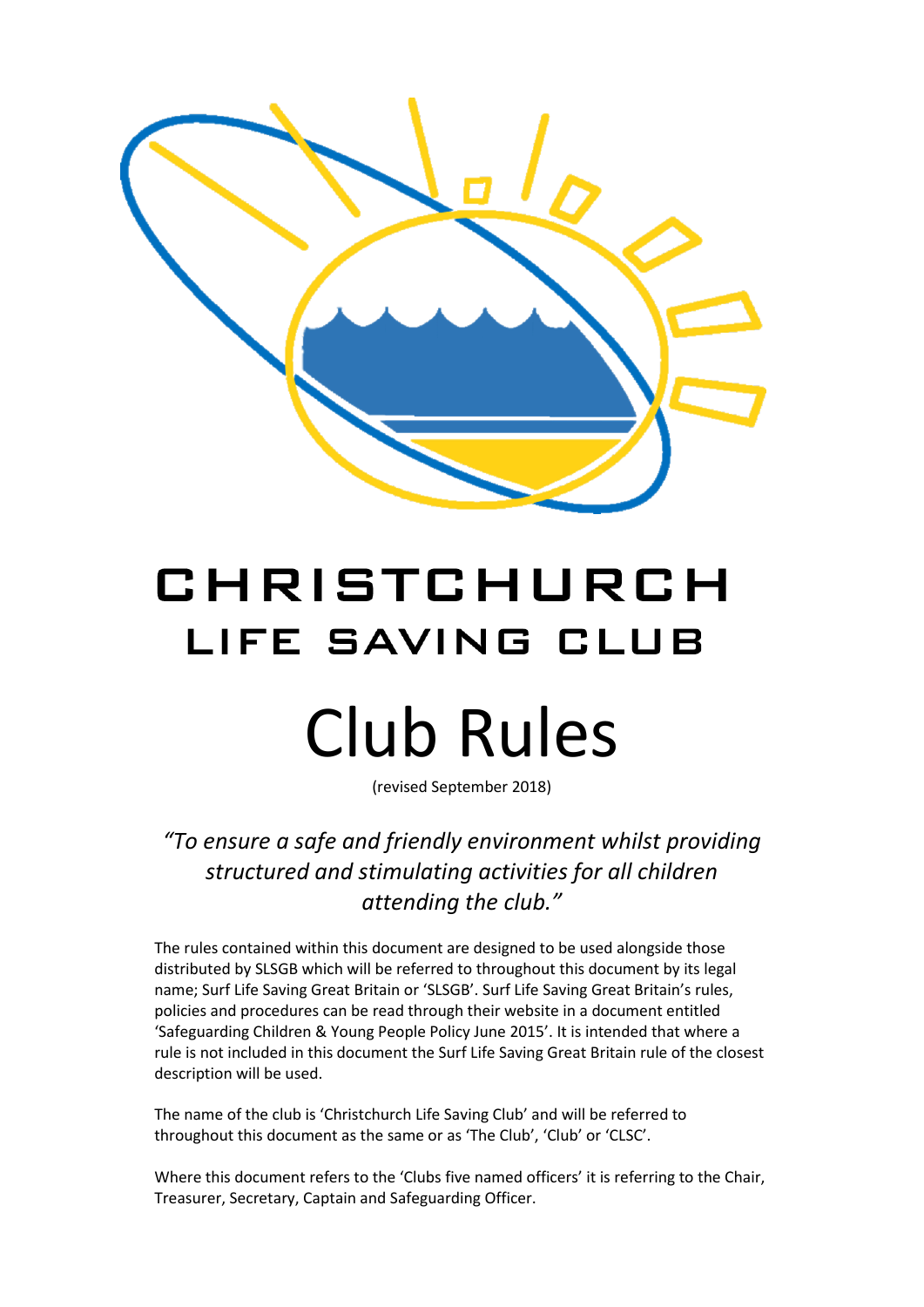# **Contents**

# <span id="page-1-0"></span>1. Scope of This Document

This document applies to all members, volunteers and parent helpers of Christchurch Life Saving Club without exception. It also applies to visitors and parents where applicable.

A child is defined as a person under the age of 18 years (The Children Act 1989).

The term 'Parent Helper' describes a parent who is present as additional safety cover or support to the Coach or Trainer taking the session. Duties of a parent helper may include organization of children at a session, setting up of equipment and helping in the kitchen.

A 'Coach' supports an individual through the process of achieving a specific personal or professional result through skill, fitness, tactical and psychological elements of performance development practices across one or more of the Surf Life Saving Sport disciplines.

A Lifeguard is an individual who is the holder of a current SLSGB Surf Life Saving Qualification as determined by the Risk Assessment.

It is not within the power of the Club Committee nor any other individual or group to override any aspect of this document. If the Club Committee wish to formerly amend this document, then they must follow the process stated in section (4) of the Club Constitution.

We strive to make the club a fair, friendly and progressive establishment. To enable this, the following rules are constitutionally binding upon all club members, volunteers and parent helpers (including the Club Committee, Trustees and all Sub-Committees) and where applicable, visitors to the club.

# <span id="page-1-1"></span>2. Rules

## a) Visitors

A member over the age of 18 may be given permission to invite visitor(s) into The Club premises by one the Clubs five named officers. The member shall be responsible for the visitor(s). The visitor(s) must abide by and follow the Clubs Constitution and the documents referenced both directly and indirectly therein including the 'Christchurch Life Saving Club Code of Conduct'.

# b) Clubhouse Keys/Premises

Keys may only be distributed at the discretion of a majority of the Club Committee.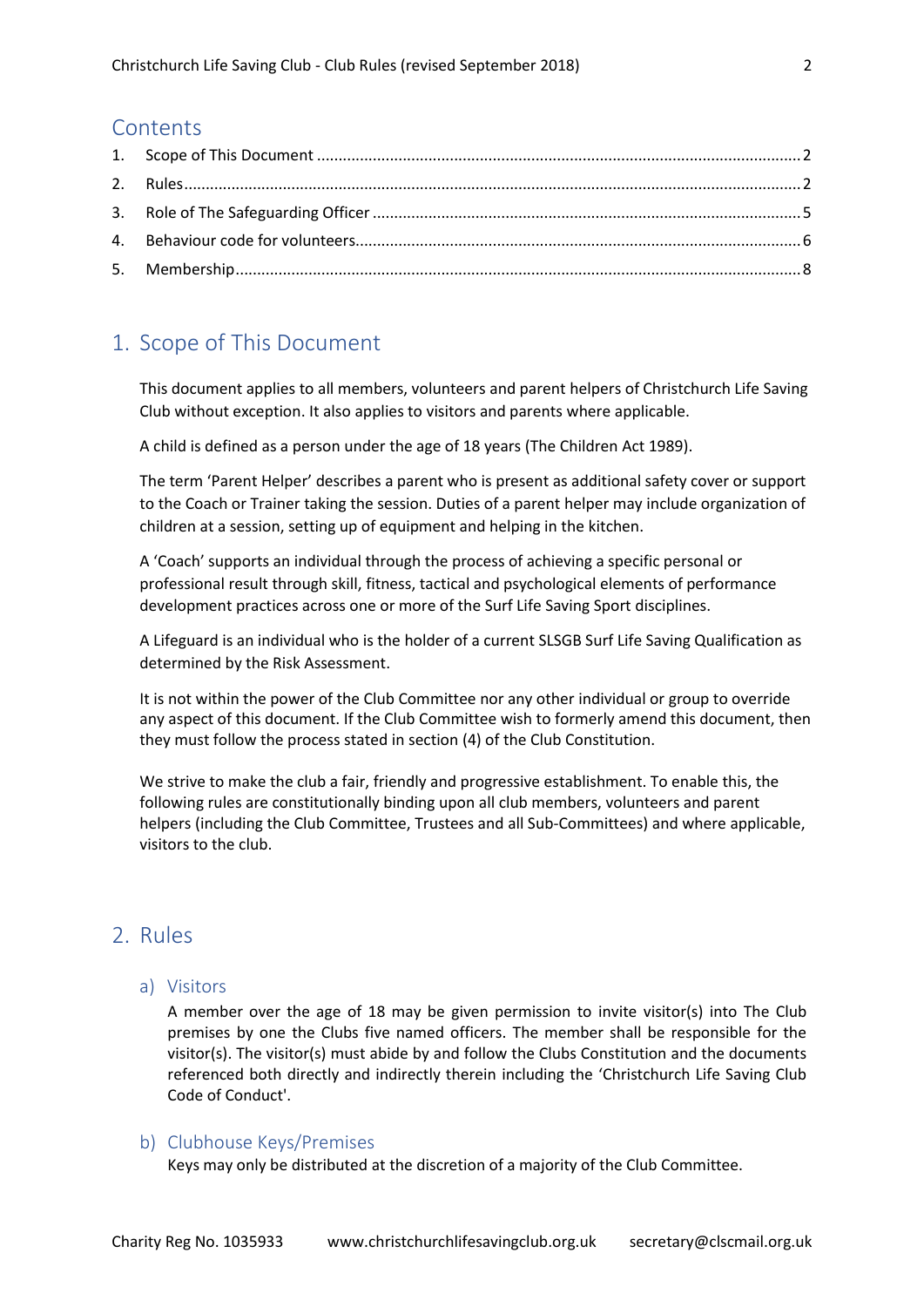Club members may only use the club premises during normal training and patrolling hours unless they are being supervised by a member, over the age of 18 who has been given permission to use the premises outside of these times by one of the Clubs five named officers.

All Club Committee and Training Sub-Committee members within the Club will have been deemed to be given such permission automatically.

This permission can be revoked in writing at any time by the awarding officer or a majority of the Clubs Committee whose decision will always be final and binding.

No aspect of this clause (2b) holds the power to in any way override any aspect of clause (2a) of this document.

c) Equipment

**Issue** 

Equipment may only be issued to members of The Club who have been given permission to borrow equipment by one of the Clubs five named officers. For members aged under 18 the responsibility lies with their parent or guardian. Should such permission be granted, members use the specified equipment at their own risk and are personally responsible for damage/ loss (the Club Committee may require the member to arrange appropriate insurance cover). On returning the equipment, the member must report any defects to the Captain or Secretary.

Permission cannot be given if the issue of the equipment could negatively impact The Club in any way, whether directly or indirectly, or obstruct CLSC in achieving its 'aims' as stated in section (2) of its Constitution.

#### Modification

No equipment may be modified or used for a purpose it was not originally intended for without the authority of the majority of the Club Committee.

#### Storage, Inspection and Maintenance

The Club Committee should ensure that all equipment is regularly checked, fit for use and where necessary repaired.

#### d) Management Rules

In addition to The Clubs Code of Conduct, the members of the Club Committee and all Sub-Committees must also abide by the following rules:

- Comply with the law.
- Not misuse their authority, position or office for personal, business or other gain.
- Fully uphold all club rules, policies and procedures.
- Have a duty to provide information if requested by the Disciplinary Sub-Committee investigating any breach of this code.
- Respect a person's rights and treat everyone accordingly.
- If teaching lifesaving/lifeguarding/other disciplines, hold a qualification to do so, approved by The Clubs Training Sub-Committee.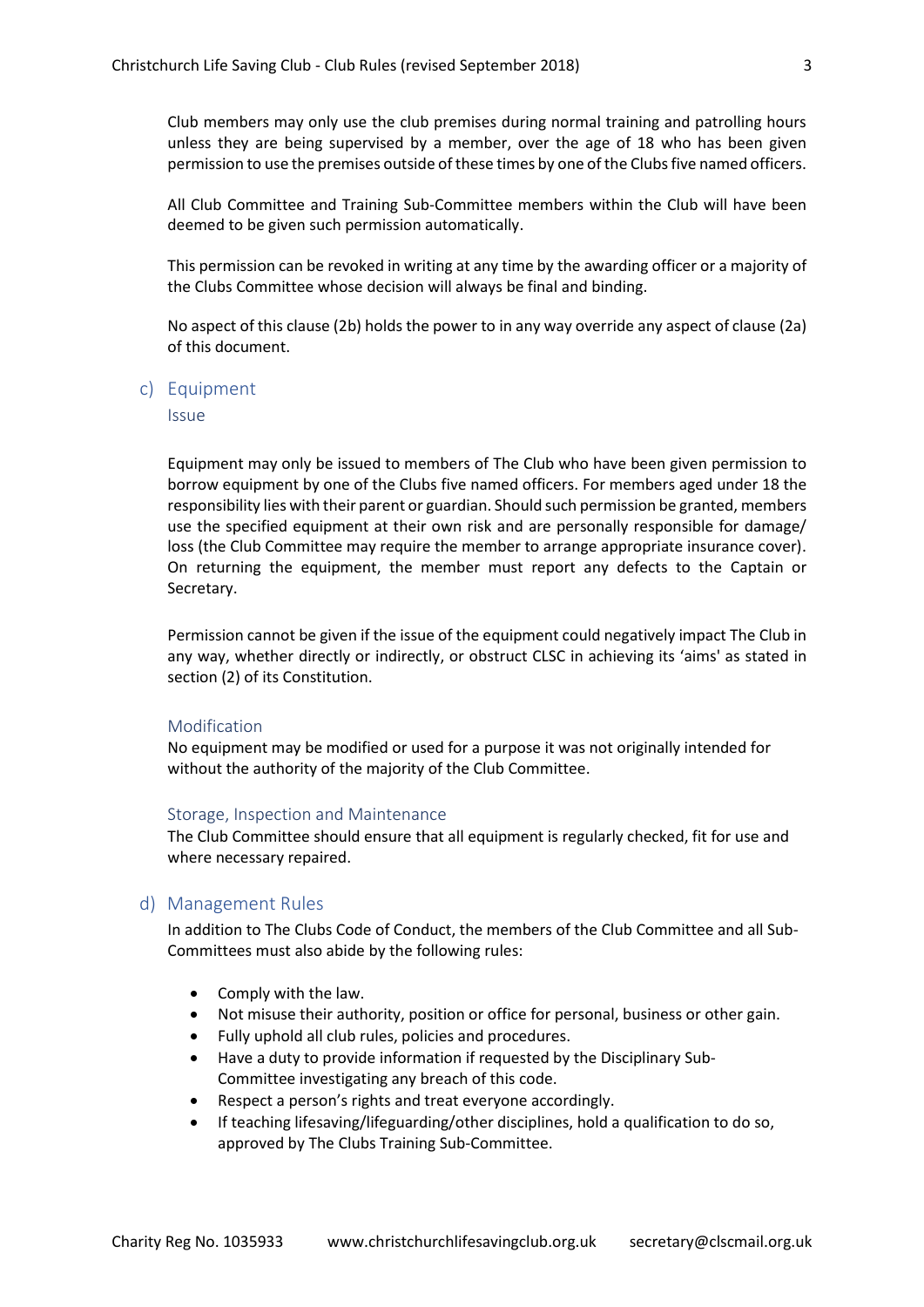#### e) Competition Attendance

All members are encouraged to attend all competitions to which they are invited by the Training Sub-Committee.

However, in addition to section (4) of this document it is a requirement of membership of Christchurch Life Saving Club for all

Nippers to

a) attend in some capacity; at least one beach competition a calendar year. Juniors/ Seniors/ Masters to

- a) attend in some capacity; at least one beach competition a calendar year and
- b) attend in some capacity; at least one pool competition a calendar year.

The Club Committee or a named representative thereof may give special dispensation of the above to named members upon application.

For the above to be binding the club must enter a team in at least two competitions of the specific category. For example; in order for the above to bind Nipper members to attend at least one beach competition a year The Club must enter a team in at least two Nipper beach competitions that year.

# f) Members Attending Away Trips/ Events

Members should note the following basic rules and guidelines for behaviour whilst away on club-organised trips/ events (social, training or competitive).

#### Important

- The Group Leader has overall control of the group and his/her decision will be final
- The Group Leader may, at his/her discretion, send a member home (at their/ their parent's expense) if their behaviour is considered beyond reasonable or dangerous

#### Behaviour

#### *You must*

- Abide by the rules and instructions as given by the Leaders
- Help others if they need help
- Treat others equally and with respect
- Talk to a leader if you have any problems (they are there to help)
- Follow the clubs Code of Conduct Document
- Accept the decision of the Leaders (or Referee in competitions)
- Exercise reasonable self-control at all times

#### *You must not*

- Smoke or consume drugs and alcohol at any time
- Consider cheating
- Use foul or abusive language
- Lead or participate in bullying in any form

## *Remember*

Whilst away you are a representative of the club and your behaviour should always show the good reputation of the club.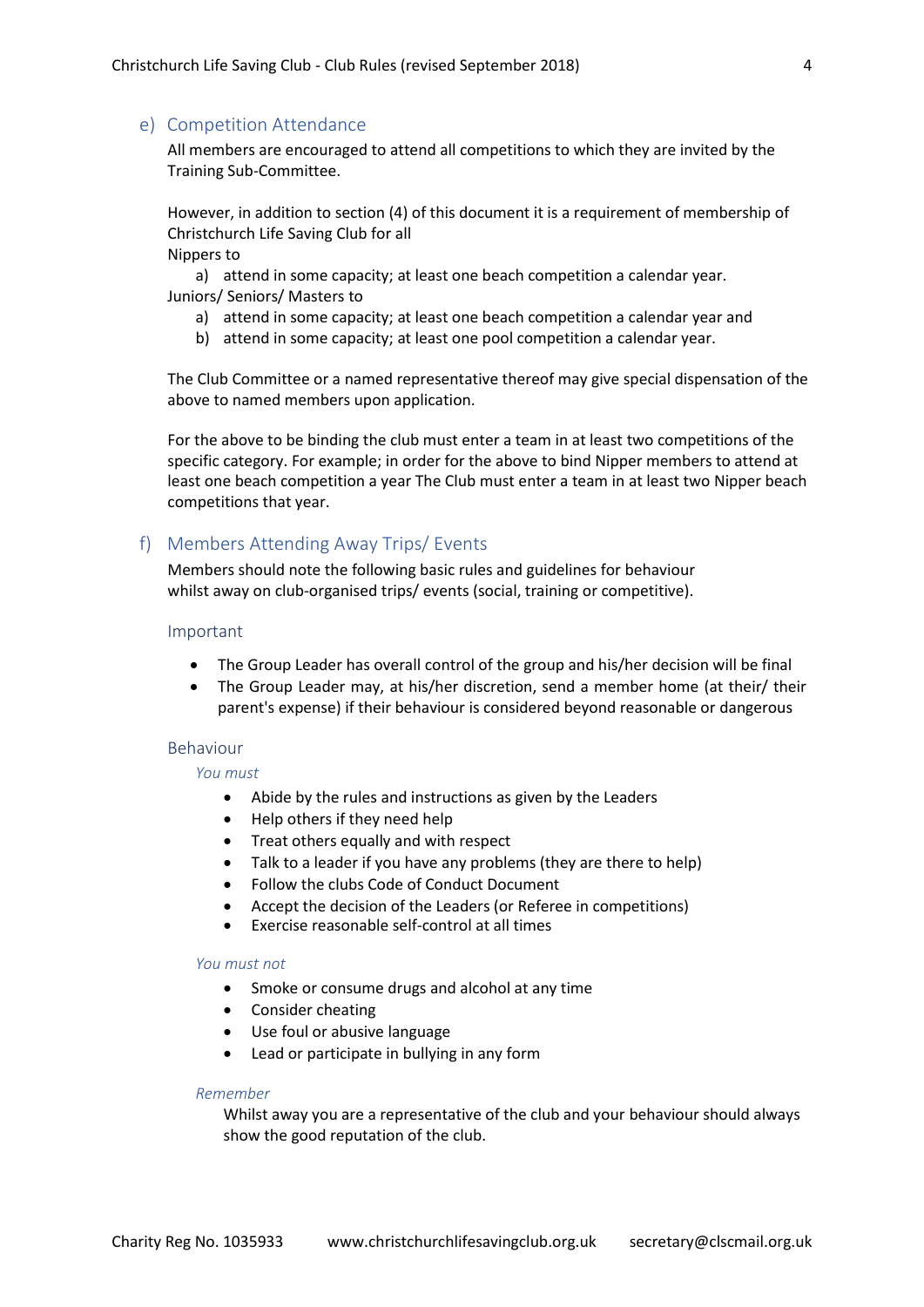#### g) Volunteering

To ensure the continued running of the Club all members are required to volunteer throughout the year. As a minimum requirement this will be twice during the beach season, and if taking part in pool training, then also once per a school term during the pool season.

Volunteering counts as

- helping at a training session, competition or other club activity,
- sitting on the Club Committee or Sub-Committee and had a meeting,
- another task that benefits the club at the discretion of the Club Committee.

Members under the age of 16 require a parent/guardian or representative to fulfil their volunteer responsibilities. Families with multiple members under the age of 16 only require one combined representative.

# h) Clarifications of 'the rules'

A copy of 'the rules' shall be available:

- On the Clubs website.
- To all members through the secretary.
- On the Clubs premises.

In the event of anything occurring not within the scope of these rules all parties must be referred to section (1) of the Clubs procedures document entitled 'Disciplinary Procedure'.

Nothing in these rules shall be deemed to prevent a member from using his/her initiative in an emergency. The aim of the club "To save life…" is paramount.

An emergency is defined as a serious, unexpected, and dangerous often life-threatening situation requiring immediate action.

Where the rules allow a member to be given permission, this permission can be revoked in writing at any time by the awarding officer or a majority of the Club Committee whose decision will always be final and binding.

Where the rules give any individual or group of individuals the power to make decisions, those decisions can, at any time be overridden by a majority of the Club Committee whose decision will always be final and binding.

# <span id="page-4-0"></span>3. Role of The Safeguarding Officer

### a) Purpose

To provide support to the management with regards to safeguarding, including verifying DBS checks, ensuring the Safeguarding policy and procedures are adhered to, coordinating safeguarding groups, training members and staff, and acting as a point of contact for queries and where needed, at club events.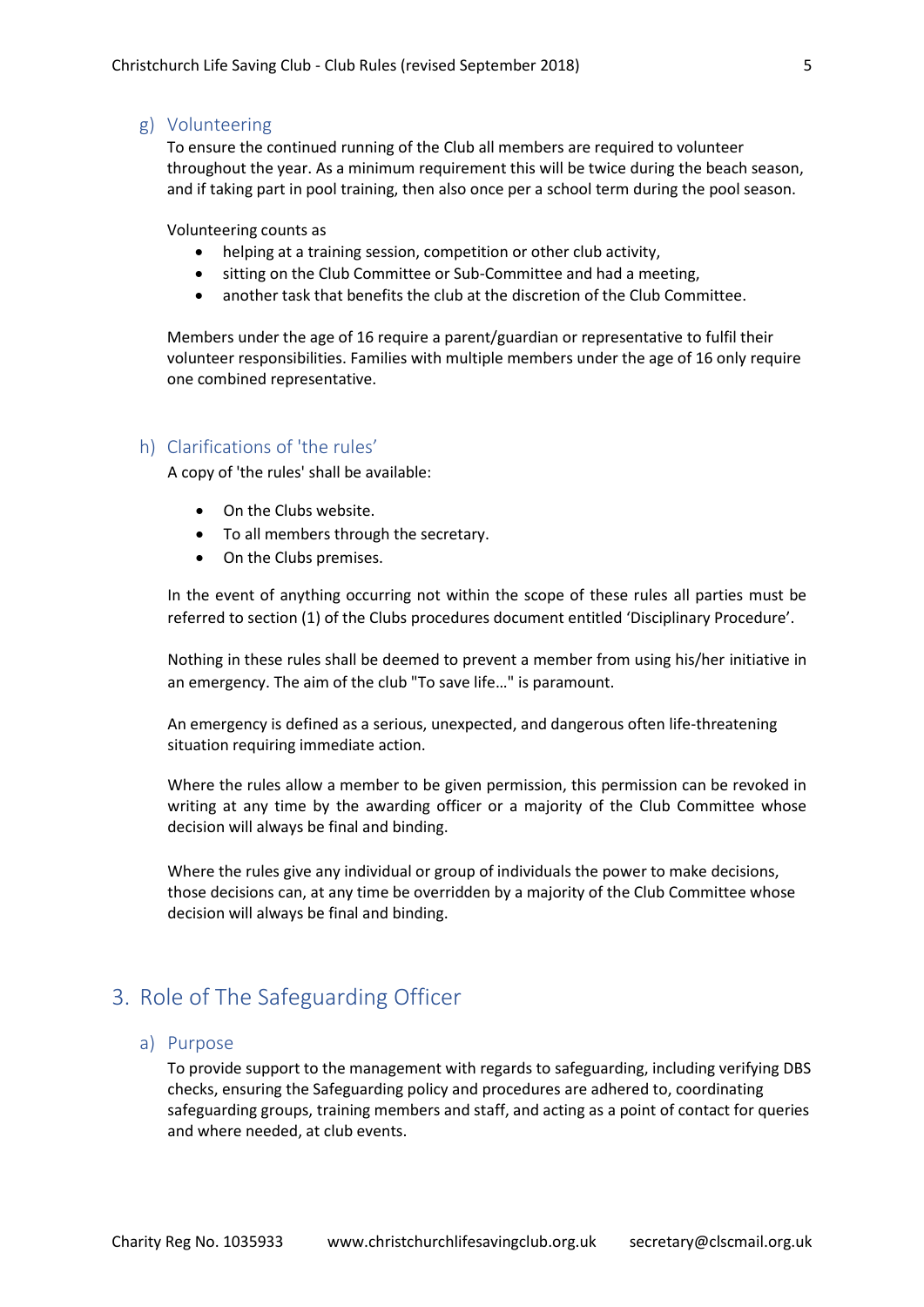#### b) Main Responsibilities

- To take a lead role in administering safeguarding delivery and support.
- Safeguarding Delivery & Support
- To support SLSGB's National Safeguarding Manager with the delivery of DBS checks through the online system.
- To support The Clubs volunteers and members using the online system for DBS checks.
- To support The Clubs volunteers and members with safeguarding advice, information and training.
- To ensure Surf Life Saving Great Britain is represented on safeguarding matters and working towards CPSU standards. To act as a point of contact at events.
- To ensure all current or potential members are given appropriate resources, advice and signposting relating to safeguarding.
- To promote safeguarding updates and processes to all members and ensure they have been adopted by the members.

## c) General

- To be able to communicate Surf Life Saving Great Britain's plans, projects and key messages with confidence to all enquirers.
- To report monthly on statistical evidence and member needs.
- To promote and adhere to the organisational strategy to hold the wishes of the member as central to all activities.
- To subscribe to the ethos, vision and mission of Surf Life Saving Great Britain. To work at all times with integrity and to the highest professional standards.
- To help foster and create a positive team working atmosphere at all times including participating in team discussions and events.

# <span id="page-5-0"></span>4. Behaviour code for volunteers

#### a) Purpose

This behaviour code outlines the conduct we expect of all our volunteers. This includes Lifeguards, Trainers, Club Committee and Sub-Committee members, Coaches and Parent Helpers.

The behaviour code aims to help us protect children and young people from abuse and reduce the possibility of unfounded allegations being made. It has been informed by the views of children and young people.

# b) The role of volunteers

When working with or for children and young people, you are acting in a position of trust. You are likely to be seen as a role model and must act appropriately.

# c) Responsibility

You are responsible for:

- prioritising the welfare of children and young people
- providing a safe environment for children and young people
	- $\circ$  this includes ensuring equipment is used safely and for its intended purpose
	- o this includes having good awareness of issues to do with safeguarding and child protection and taking action when appropriate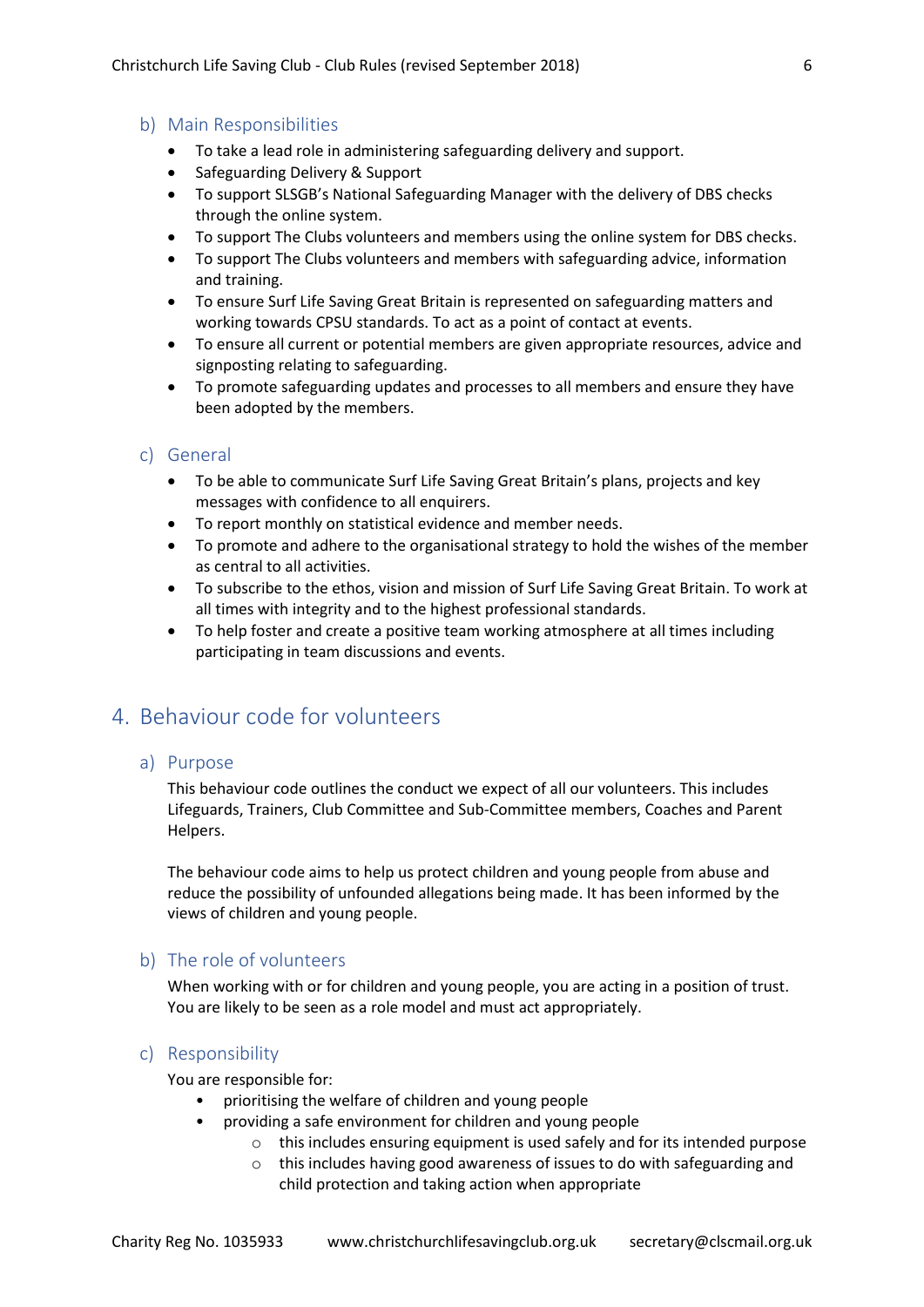- following our principles, policies and procedures
	- o this includes policies and procedures for child protection/safeguarding and whistleblowing
- staying within the law at all times
	- modelling good behaviour for children and young people to follow
		- o challenging all unacceptable behaviour and reporting any breaches of the behaviour code to the Safeguarding Officer
- reporting all allegations/suspicions of abuse following our reporting procedures
	- o this includes abusive behaviour being displayed by an adult or child and directed at anybody of any age.

# d) Rights

# You should:

- treat children and young people fairly and without prejudice or discrimination
- understand that children and young people are individuals with individual needs
- respect differences in gender, sexual orientation, culture, race, ethnicity, disability, gender reassignment and religious belief systems between yourself and others, and appreciate that all participants bring something valuable and different to The Club
- challenge discrimination and prejudice
- encourage young people and adults to speak out about attitudes or behaviour that makes them uncomfortable.

# e) Relationships

You should:

- promote relationships that are based on openness, honesty, trust and respect
- avoid favouritism
- be patient with others
- use special caution when you are discussing sensitive issues with children or young people
- ensure your contact with children and young people is appropriate and relevant to the work of the project you are involved in
- ensure that whenever possible, there is more than one adult present during activities with children and young people
	- $\circ$  if this isn't possible, ensure that you are within sight or hearing of other adults
	- o if a child specifically asks for or needs some private time with you, ensure other staff or volunteers know where you and the child are
- only provide personal care in an emergency and make sure there is more than one adult present if possible.
	- o this is unless you are working under specific circumstances where it has been agreed that the provision of personal care is part of your role and you have been trained to do this safely.

# f) Unacceptable behaviour

When working with children and young people, you must not:

- allow concerns or allegations to go unreported
- take unnecessary risks
- smoke consume alcohol or use illegal substances
- develop inappropriate relationships with children and young people
- make inappropriate promises to children and young people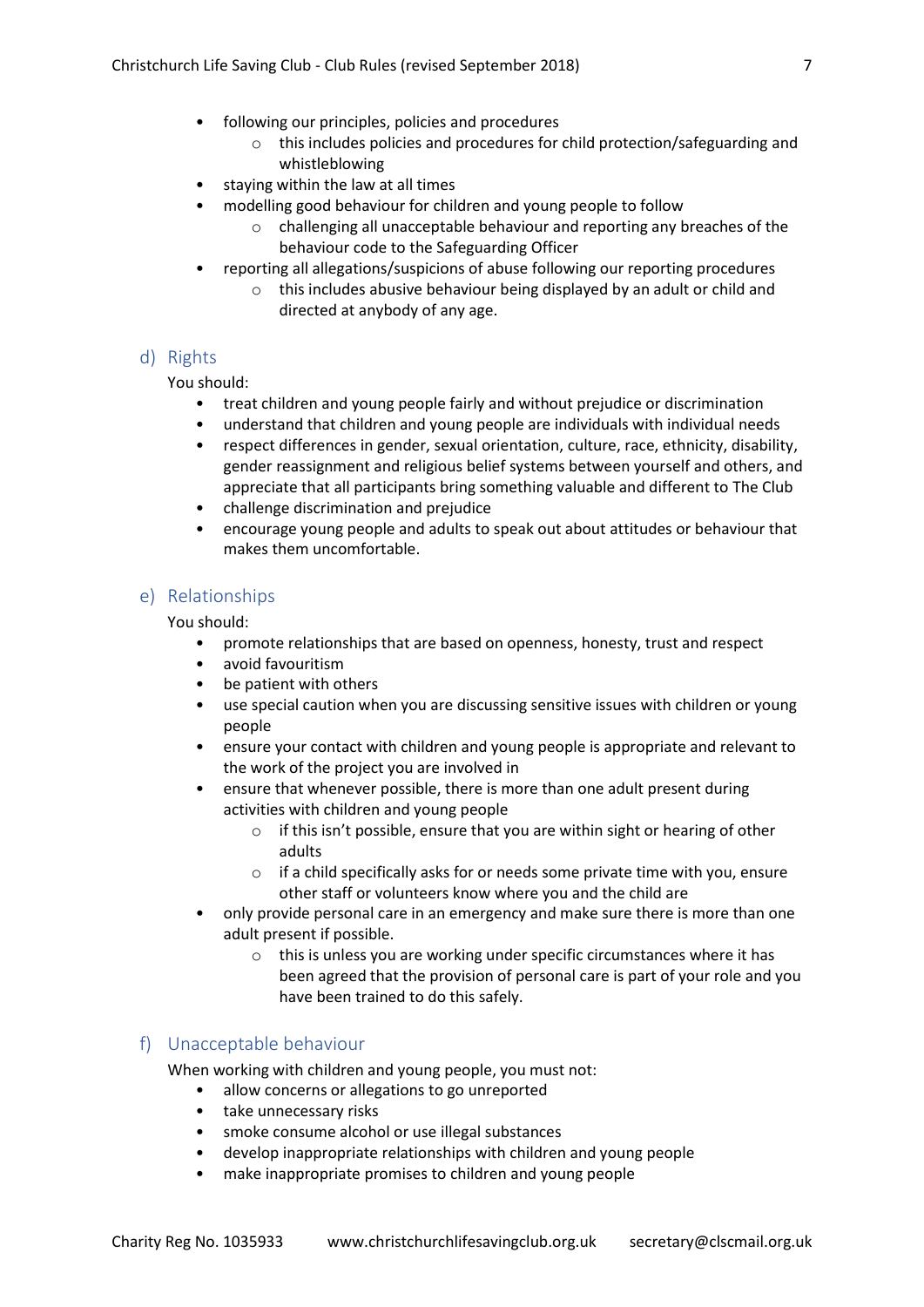- engage in behaviour that is in any way abusive
	- o this includes having any form of sexual contact with a child or young person
- let children and young people have your personal contact details (mobile number, email or address) or have contact with them via a personal social media account
- act in a way that can be perceived as threatening or intrusive
- patronise or belittle children and young people
- make sarcastic, insensitive, derogatory or sexually suggestive comments or gestures to or in front of children and young people

# g) Upholding this code of behaviour

You should always follow this code of behaviour and never rely on your reputation or that of our organisation to protect you.

If you have behaved inappropriately you will be subject to our disciplinary procedures.

If you become aware of any breaches of this code, you must report them to the Safeguarding Officer. To do this you should follow the whistle-blowing procedure or, if necessary, the child protection/ safeguarding procedures.

# <span id="page-7-0"></span>5. Membership

To be considered as a member of The Club an individual may have to fulfil the following membership requirements:

- a) Be a current member of Surf Life Saving Great Britain.
- b) Be paying an active Standing Order to Christchurch Life Saving Club.
- c) Have completed a Club membership form and returned this to the Club Secretary.
- d) Have signed a copy of The Clubs Code of Conduct for members and returned the same to the Secretary.

The guide below states which members must fulfil which requirements.

## Nipper/ Youth/ Senior/ Master

Must fulfil membership requirements (a), (b), (c) and (d).

#### Family Membership

If the individual holds a family membership where they are not the/ one of the active members and a family membership form that states the membership number of an active member of Surf Life Saving Great Britain has been completed and forwarded to the Secretary they do not have to fulfil membership requirement (a) but must fulfil membership requirements (b), (c) and (d).

#### Life Member

If the individual is a life member that is not attending any form of club training in any capacity or participating in water/ sport-based activities, they will only have to fulfil membership requirements (c) and (d).

If the life member is attending any form of club training in any capacity or participating in water or other sport-based activities they will have to fulfil membership requirements (a), (c) and (d).

It is not necessary for any life member to fulfil membership requirement (b).